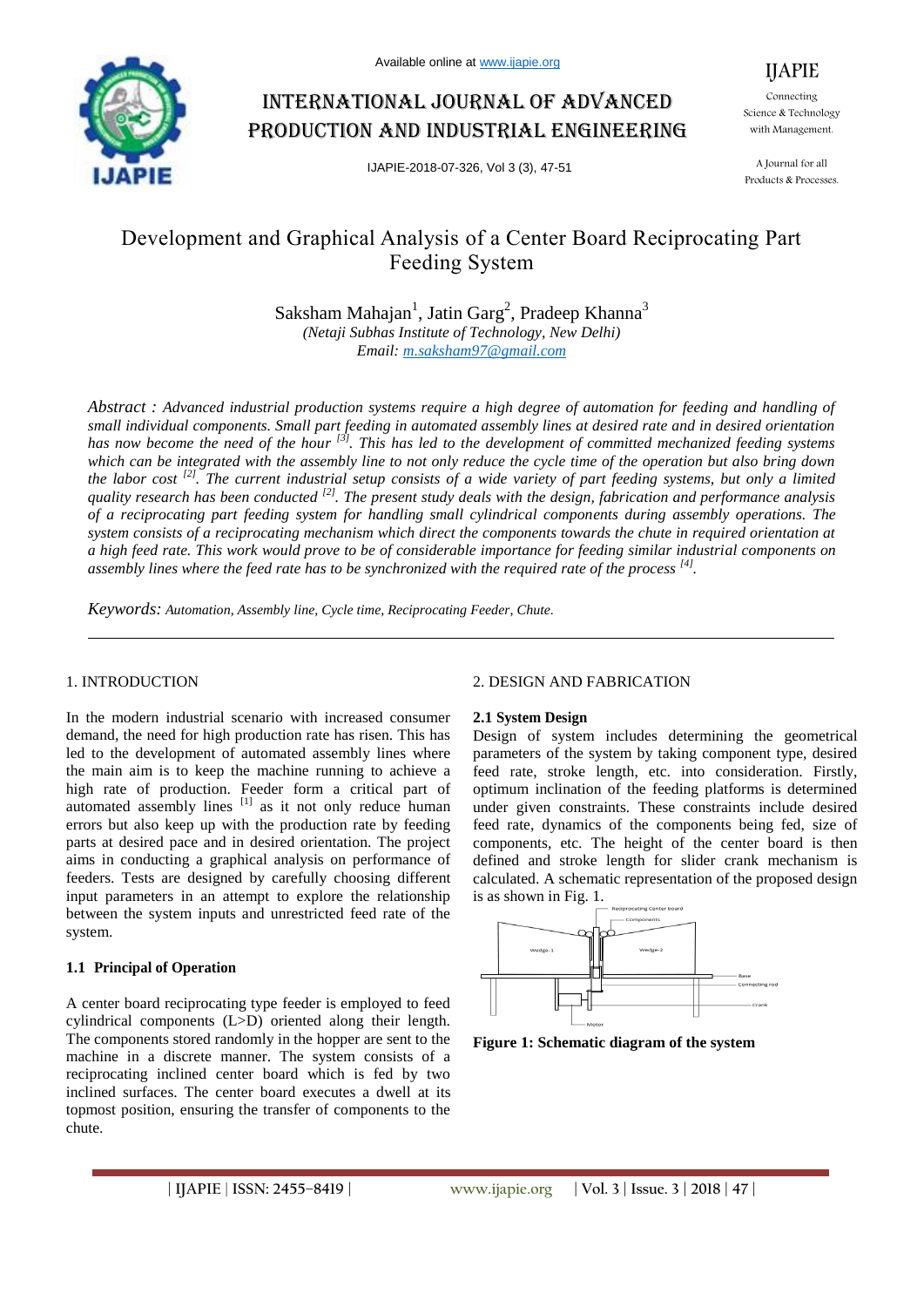

**Figure 2: Physical realization of the system**

# **2.2 Experimental Setup**

Considering the cost and overall inertia of the system, wood was selected as the material for general fabrication of system parts. The setup consists of two wedges, which are mounted on a rigid wooden base, upon which components are fed in random orientation. The physical realization of the system is as shown in Fig. 2. The components are fed gravimetrically to the center board which while being driven by a slider crank mechanism, reciprocates and directs them to the chute through a sliding path with appropriate diameter. Table-1 shows a detailed description of various parts of the feeder

| S.No.            | Part                   | <b>Function</b>                                                                                             | <b>Specifications</b>                                                   |
|------------------|------------------------|-------------------------------------------------------------------------------------------------------------|-------------------------------------------------------------------------|
| $\overline{1}$ . | Wedge (2 nos.)         | To direct the randomly oriented part towards<br>the center board for feeding                                | Max Height: 270<br>Min Height: 120<br>Inclination: 25°<br>Width: 250    |
| 2.               | Center Board           | To feed the components to the chute in the<br>required orientation i.e. along the length of<br>the cylinder | Path diameter: 14<br>Inclination: 10 <sup>o</sup>                       |
| 3.               | Motor                  | To provide rotational motion to the crank                                                                   | O/P Voltage: 12 V DC<br>I/P Voltage: 220V AC                            |
| $\overline{4}$ . | Slider-Crank Mechanism | To convert rotational motion of the crank to<br>reciprocation of center board                               | Stroke length: 100<br>Crank diameter: 120                               |
| 5.               | Components             | Represent any cylindrical components for<br>which $L > D$                                                   | Cylindrical<br>Length: 25.4<br>Diameter: 6/8/10/12<br>Material: Plastic |

#### **Table 1: Description and specifications of parts** (\*All dimensions are in mm unless specified)

# **2.3 Experimental Work**

To propose a graphical analysis on performance of feeder, a series of experiments were conducted by varying the values of selected input parameters and recording the corresponding feed rate. Taking one minute as the reference time, feed rate was determined by carefully observing the number of components exiting the chute while maintaining the desired part population.

# **2.3.1 Selection of Paarameters**

Different feed rates can be obtained by varying system parameters like Number of strokes per minute, part

population, part size, inclination of center board or wedges, etc. However, the present study was carried out by taking the following three input parameters:

- i. Diameter of the cylindrical component
- ii. Number of strokes per minute
- iii. Part population

The range for the above mentioned parameters were as mentioned in Table-2.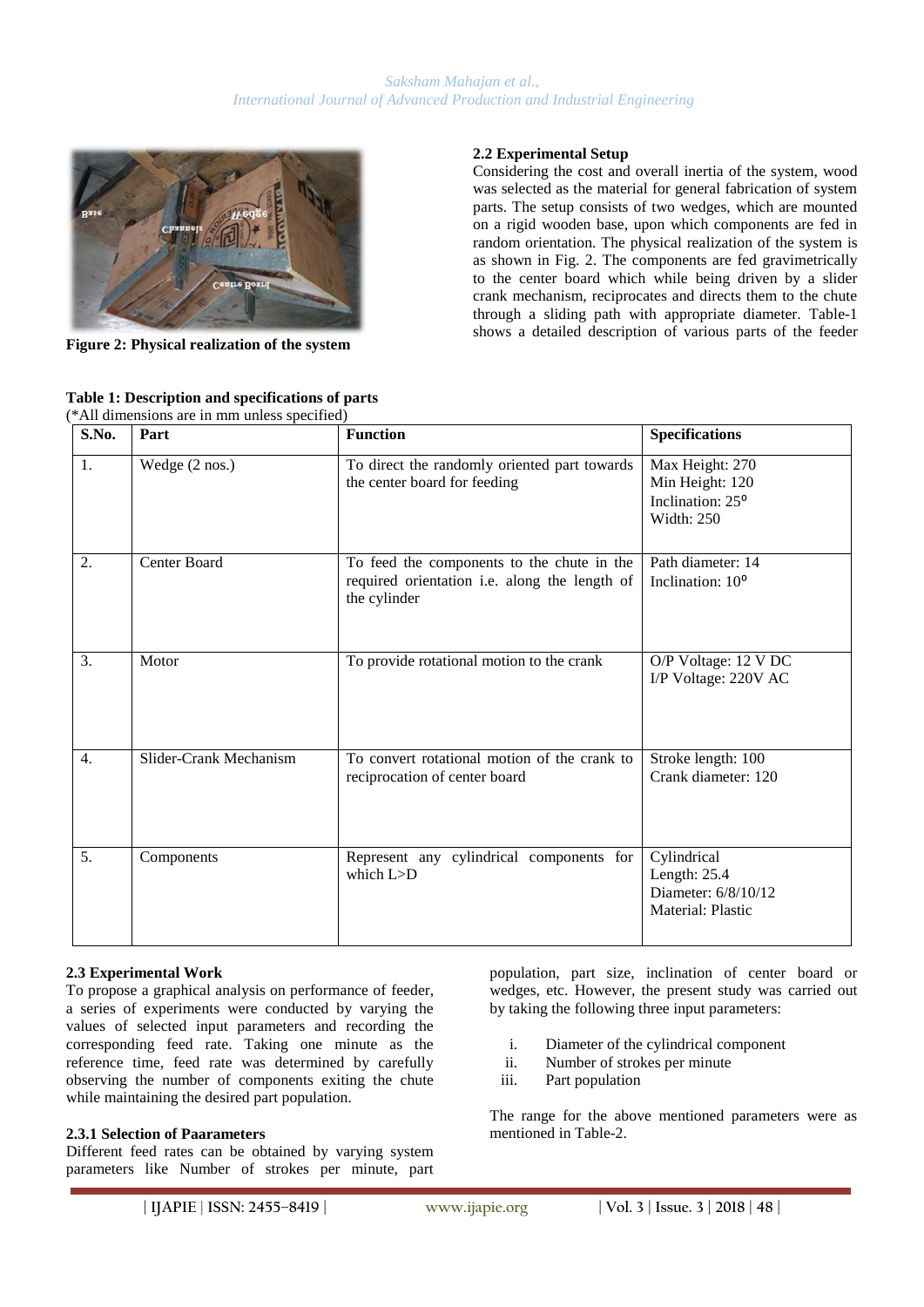# *Saksham Mahajan et al., International Journal of Advanced Production and Industrial Engineering*

| S. No    | <b>Input Parameters</b> | Min. Value | Max. Value | Class Interval |
|----------|-------------------------|------------|------------|----------------|
| . .      | Diameter (mm)           |            |            |                |
| <u>.</u> | No of Strokes/min.      | 50         | 70         | 20             |
| J.       | Part Population (nos.)  | 20         | 80         | 20             |

### **Table 2: Range of Input Parameters**

# 3. OBSERVATIONS

**3.1 Variation in feed rate with part population** The following plots show the variation of unrestricted feed rate with part population at a given part size and no of strokes per minute.





#### (b) **Figure 3: Variation in feed rate with part population for a) 6 mm and b) 8 mm diameter**

- For 6 mm components, feed rate increases almost linearly with part population. Higher feed rates are observed at higher number of strokes per minute.
- For 8 mm components, feed rate increases with an increase in part population. However, in this case, higher feed rates are observed at lower number of strokes per minute.



**Figure 4: Variation in feed rate for a) 10 mm and b) 12 mm diameter**

- For 10 mm components, at lower number of strokes per minute, feed rate increases with part population upto a certain limit and becomes constant afterwards. A similar trend is observed at higher number of strokes. However, there is a discrepancy when the part population is 60 nos. where the feed rate is lower than expected.
- For 12 mm components, feed rate increases linearly with part population. Higher feed rates are observed at higher number of strokes per minute.

# **3.2 Variation in feed rate with part size**

The following plots show the variation of unrestricted feed rate with part size at a given part population and no. of strokes per minute.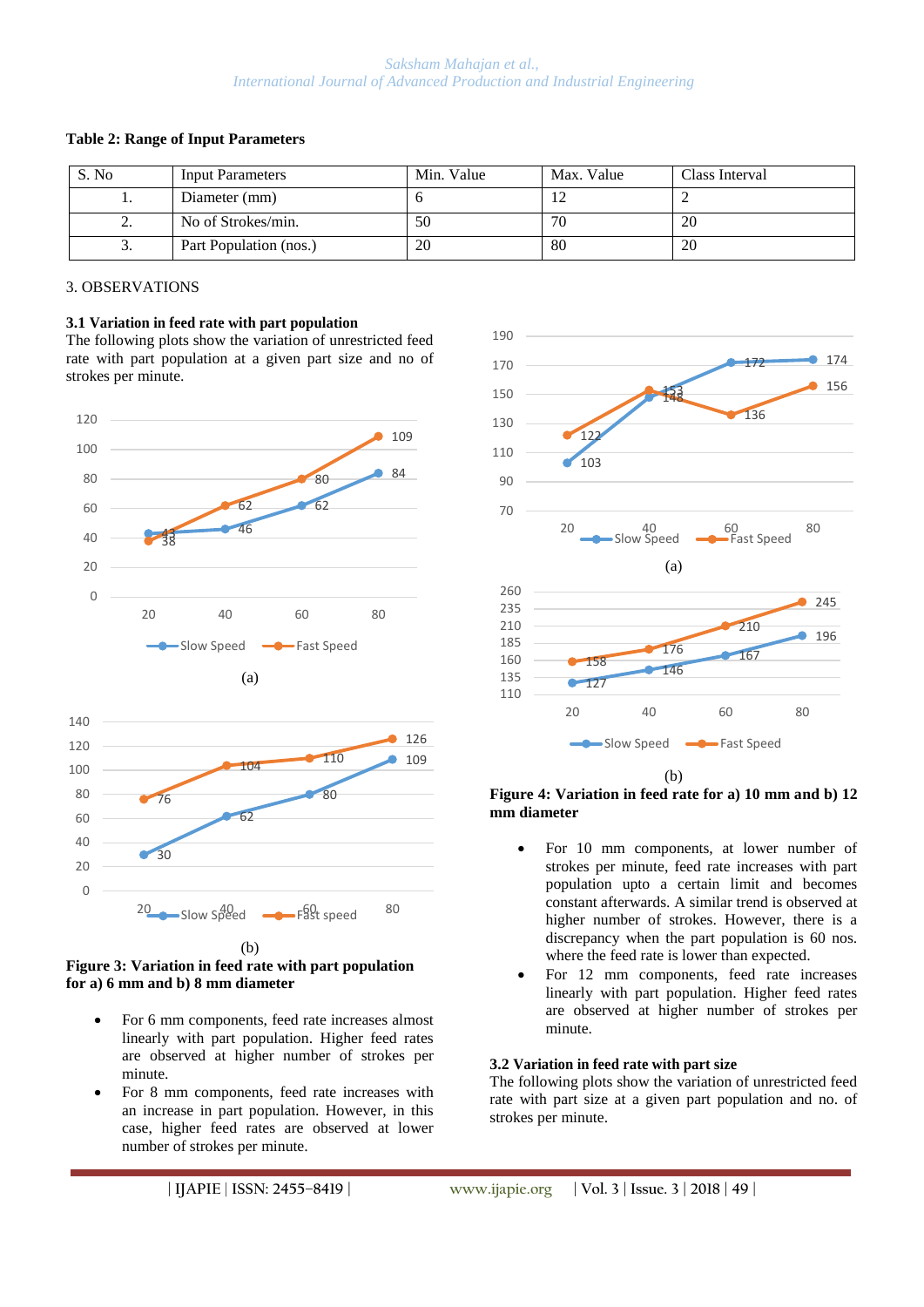

**Figure 5: Variation in feed rate with part size at fast speed**



# **Figure 6: Variation in feed rate with part size at slow speed**

- At faster speed, feed rate is almost constant initially. However, a steep increase is observed from 8 mm to 10 mm transition, after which the slope of the plot decreases. The feed rate is found to be higher for increased part population.
- At slower speeds, feed rate increases with increase in part size. However, the increase is not as steep as that observed at higher speed. The feed rate for higher part size is again higher as expected.

# 4. EXPERIMENTAL ANALYSIS

# **A. Effect of part population**

The part population, at a given part size and reciprocation speed has a significant effect on feed rate. The feed rate increases with the increase in part population as the probability of components entering the centre board in every stroke increases. This tends to increase the feed rate of the system. However, the accumulation of components results in increased friction between surfaces which tends to reduce the feed rate. The combined effect leads to the increase in

the feed rate with increasing part population. An inconsistency can be observed in the case of components with 10 mm diameter at a part population of 60, where the feed rate is found out to be lower than the expected value. In this scenario, the effect of friction overshadows the increase in components entering the centre board, thus, resulting to the fall in feed rate.

- **B. Effect of part size**The part size at a given part population and no of strokes has a major effect on feed rate. The feed rate increases with an increase in part size i.e. diameter of the cylinder. However, differential slopes of the plot can be observed between different part sizes. This is due to the combined effect of following factors:
	- With an increase in part size, weight of the component increases which results in an increase in driving force. This tends to increase the feed rate. However, as the weight increases, the normal reaction force also increases and hence the frictional force.
	- The number of parts entering the center board per stroke increases with a decrease in part size. On one hand, it tends to increase the feed rate while on the other, the cohesive and adhesive forces also increase which tend to reduce it.

The combined effect of the aforementioned factors is that the feed rate undergoes a steep in rise for intermediate part sizes.

# **C. Effect of number of strokes per minute**

As the number of strokes per minute increases, the feed rate tends to increase. However, with an increased reciprocating speed, the probability of the components to enter the centre board as well as the chute decreases, which opposes the former effect. In general, the feed rate for faster speeds are observed to be high, though in some cases, higher feed rates are observed at lower speed.

# 5. CONCLUSION

The proposed centre board reciprocating feeding system has been designed and fabricated. The system developed can successfully feed cylindrical components in desired orientation. An analysis on the effects of various operating parameters on its feed rate, to be used in industries to synchronize the feeder for various processes, is also presented. According to the present study, the best results are obtained for 12 mm diameter components at fast speed of reciprocation and part population of 80.

# **REFERENCES**

- [1] Hesse S., "Rationalisation of small workpiece feeding", Festo AG & Co., 2000
- [2] Roberts A.W. "Design and application of feeders for the controlled loading of bulk solids onto conveyer belts"